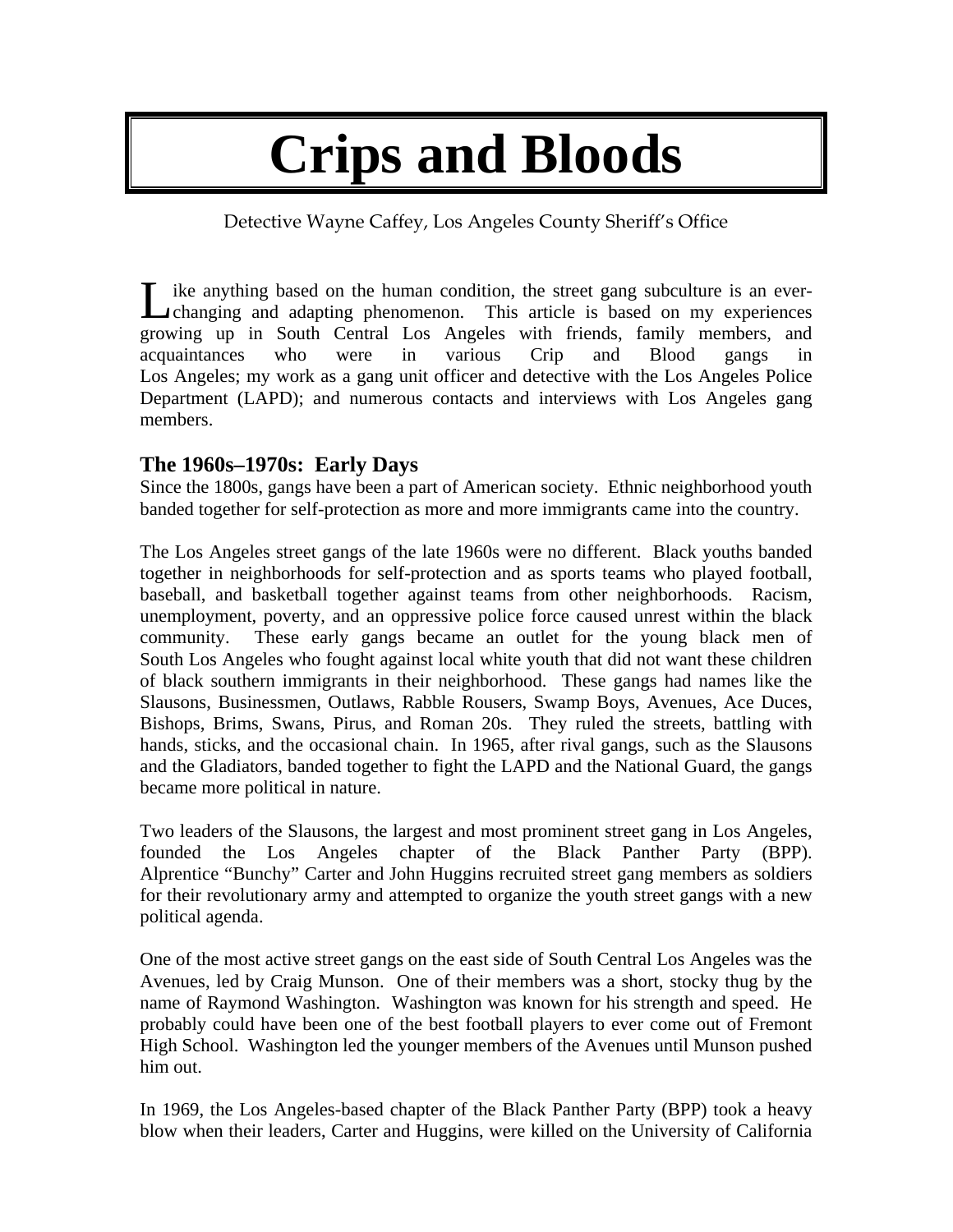at Los Angeles (UCLA) campus in a gun battle with members of the United Slaves. After that, the Federal Bureau of Investigation (FBI) and LAPD systematically disbanded the BPP. Angry black youth in South Central Los Angeles looked for other groups to join and keep up the fight against their oppressors—white or black. Raymond Washington recruited members for a new gang, calling them the Baby Avenues or Baby Cribs. The term *Cribs* eventually evolved into *Crips* in common vernacular. Washington recruited Thomas "T-Bone" Ligon, Paul "Baby" Alden Jones, "Big" Alden Jones, Mack Thomas, Elvis Dexter, L. C. Butler, Craig Cradduck, Vertis Swan, "Psycho" Michael Conception, Jimel "Godfather" Barnes, Greg "Batman" Davis, and a few others. Washington was a great recruiter, and his group of Eastside Crips was growing like wildfire. Things really got going when Washington met up with Stanley "Tookie" Williams and convinced Tookie to merge his group with the Crips in 1971, creating the Westside Crips.

While they operated under the guise of protecting their community from violent white youth and other black gangs, these Crip gang members became a menace in their own neighborhoods. Battling with other established non-Crip gangs for territory was still a man-to-man, fist-to-fist adventure. The main groups that fought against the new Crip gangs were the LA Brims and the Denver Lanes, the Inglewood Family, the Swans, and the Pueblo Bishops. Along with the Piru Street Boys (who were once aligned as the Piru Street Crips), these groups banded together against the Crips and formed an alliance that became the Bloods.

Black street gangs in Los Angeles have come a long way since the first gang rumbles of the 1950s. Most of the original fights were over control of parties or hangout spots and revolved around high school rivalries. Weapons were not used often, the gang members preferred fistfights. It was considered a punk move to get a weapon and/or retaliate after a fight. The most common weapons included baseball bats, bumper jacks, or an occasional knife.

By the late 1960s, handguns became more common. Most gang members still thought it was a sign of weakness to use a weapon, but the use of firearms increased as gang violence escalated. The "Saturday Night Special" and the sawed-off shotgun replaced the zip gun. Most of the weapons were acquired by theft or burglary. In other cases, attacking or beating an armed security guard to acquire his weapon was used as an initiation ritual, along with other violent crimes that demonstrated fearlessness. These crimes included street robberies and strongarm robberies (jacking) and were used to build the gang's reputation.

One of the first-known and publicized killings by Crip gang members occurred at the Hollywood Bowl in March 1972. A black leather jacket was a very popular item to own in the late ' 60s through the ' 70s. Some of Raymond Washington's Crips attacked a group of young blacks. During this fight, Robert Ballou (the son of an attorney) was accosted, beaten, and stabbed to death for his black leather jacket. This high-profile incident led to the LAPD increasing its role in street gang enforcement targeting the Crips.

During the 1970s, colors also became a way to signify allegiance to one gang or another. The California Youth Authority gave handkerchiefs to inmates in youth correctional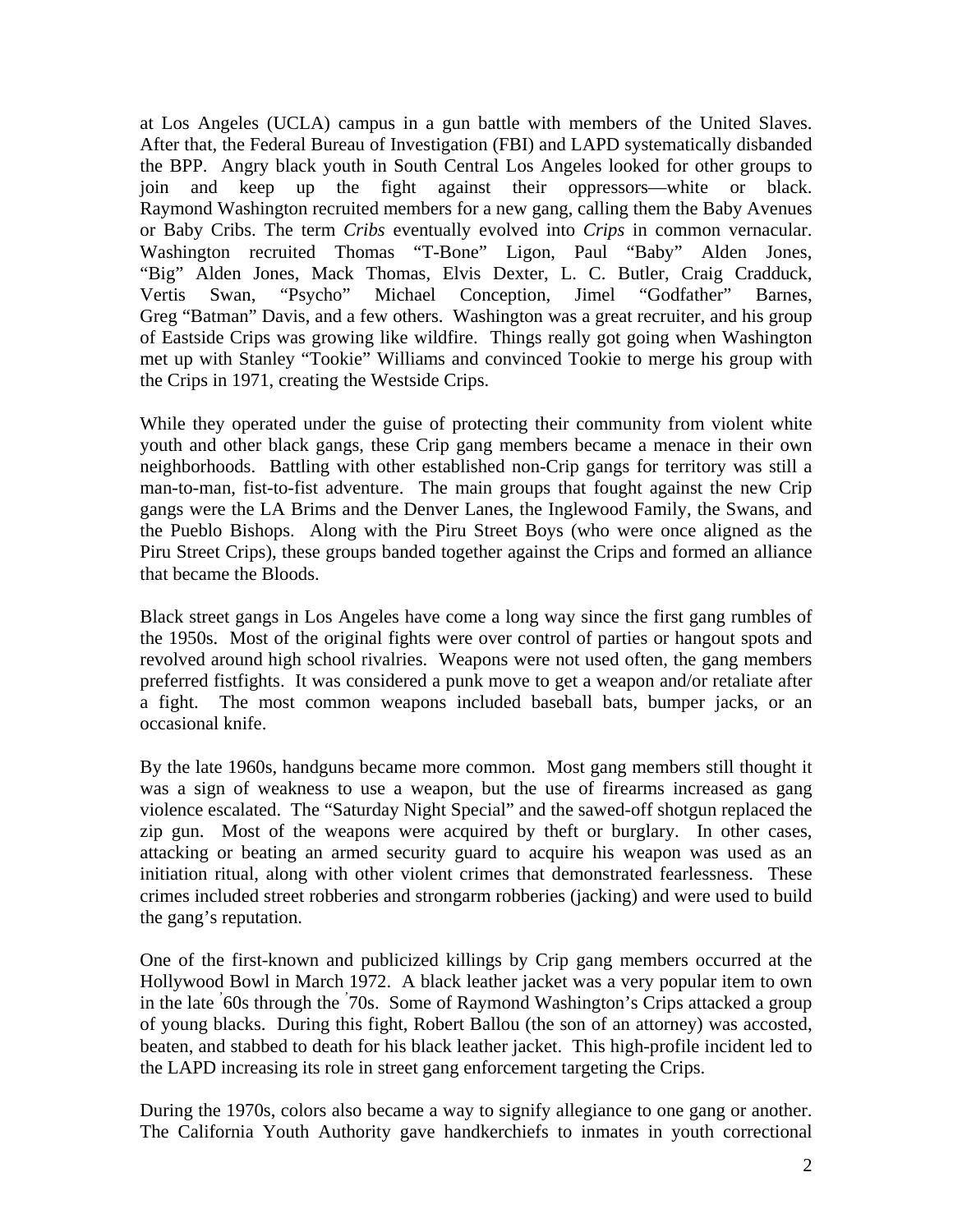settings. The Crips began using the blue bandannas as their symbol. However, because the Crips (who outnumbered the Bloods three-to-one) wore blue, the Bloods adopted red bandannas. By the mid-70s, the gangs' territories were well known and defined. Blood versus Crip battles were commonplace on the street, county jails, and prisons.

In the late  $70s$  a new trend became commonplace in the Crip/Blood world. Attempts to bring the different Crip neighborhoods together occurred occasionally but often broke apart into more animosity. The Crip gangs became more and more independent and frequently battled each other. Crip gang members from different sets (cliques) throughout Southern California were involved in street confrontations. A boiling point was reached during 1979–80 when war broke out between the Rollin 60s Crips and the Eight-Tray (83) Gangster Crips. Their war quickly became a raging citywide gun battle that began to polarize other Crip neighborhoods. The 1979 murder of Raymond Washington (Eastside Crips—now East Coast Crips) was blamed on the Hoover Crips (now Criminals). This incident led to an additional war between the Hoover Crips and the East Coast Crips. Uninvolved Crip sets began to choose sides in the battles. Since that time, more Crip gang members have been killed by other Crip gang members from rival sets than are killed by Blood gang members. The Crips solidified their rivalry with the Bloods by killing a Brim member and turning over his casket at the funeral. However, it was the tremendous rise in violence attributed to the Crip versus Crip wars that became the most serious police problem.

## **The ' 80s: Era of National Expansion**

By the 1980s, the Blood Alliance was growing. Other gang sets who called themselves "Anti-Crips" were organizing and declaring an all out war on Crip Gangs.

The 1980s brought about major changes in South Central Los Angeles, particularly the advent of rock (crack) cocaine. This popular, inexpensive, and easy-to-make drug found an extremely lucrative market in Southern California. Drug organizations and kingpins began to surface, such as Whitey's Enterprise (Steve "Whitey" Robinson), Third World (Four-Trey–43—Gangster Crips), "Waterhead" Bo Bennett's group, Rene McGowan's group (Bounty Hunter Bloods), "Freeway" Ricky Ross, "Honcho" Wayne Day (Watts Varrio Grape Street), "Tootie" Reese, Tony "Bogart" (PJ Watts Crips), "Benzo Boyz" Elrader "Ray Ray" Browning (who was also a Black Guerilla Family member), and a few others. These groups and individuals controlled the flow of narcotics in Watts, Compton, and South Central Los Angeles.

Different affiliations between gangs were formed for the purpose of expanded distribution of rock cocaine. The gangs previously mentioned became the control groups in South Central Los Angeles, Compton, Lynwood, and Inglewood. Crips and Bloods were now into making money. Street sales of rock cocaine were so prevalent that some areas were like drug supermarkets.

Violence rose at an alarming rate. Wars broke out over control of the very profitable drug street sales market, and every corner was a potential moneymaker. Some Crip and Blood neighborhoods formed alliances to protect their sale locations. It was not uncommon in this era to find kids on a corner wearing a blue shoestring in one shoe and a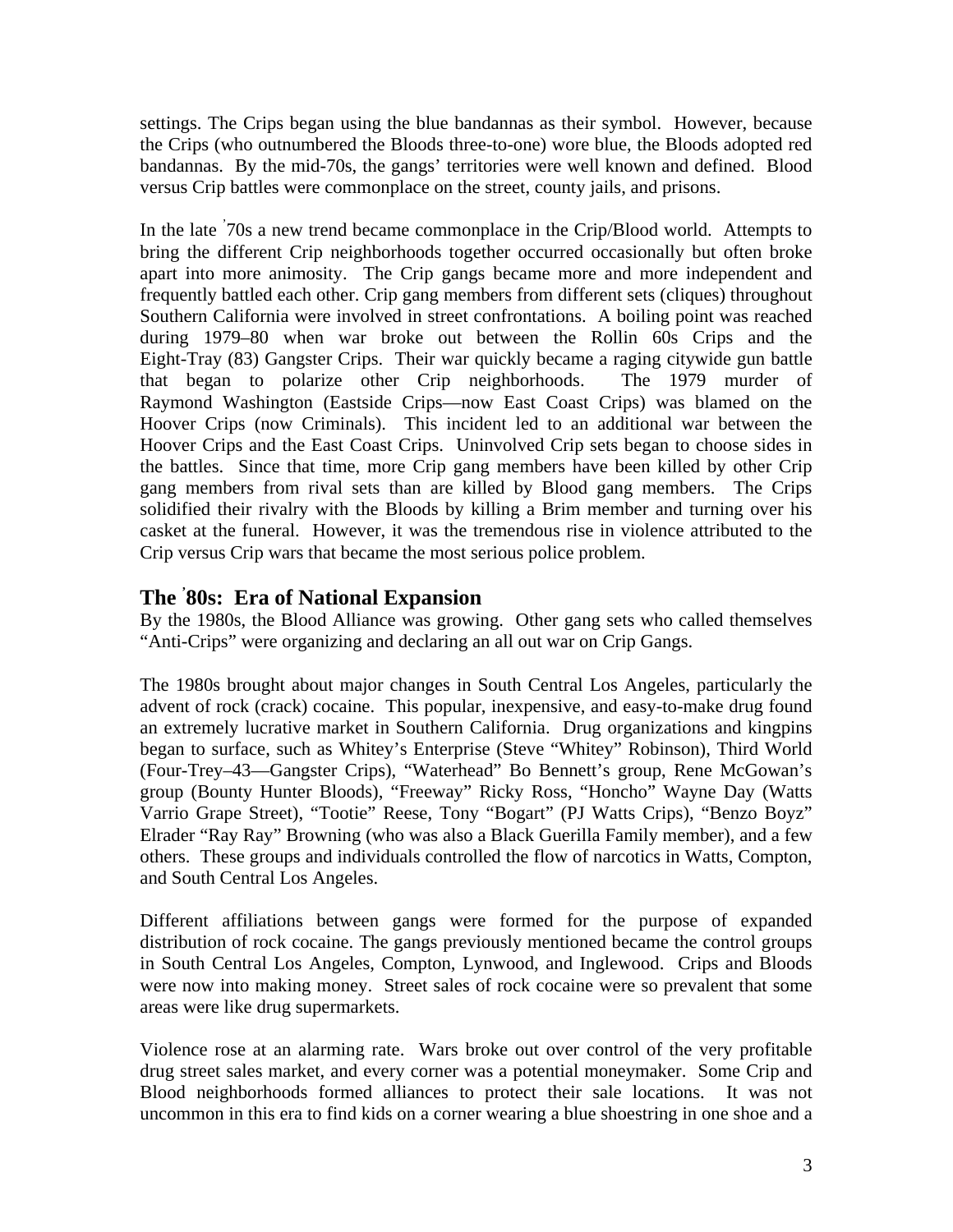red shoestring in the other. Narcotics were a significant part of the gangster lifestyle, bringing in large sums of money and more powerful weapons.

Handguns were still the weapons of choice, but more and more drive-bys were committed with AK47s, Mac 10s, and Uzis. Multiround, fully-automatic weapons became trademarks for Los Angeles' most notorious street gangs. High-profile shootings and numbers of rounds fired by these weapons caused a media frenzy in Los Angeles.

Los Angeles street gangs realized that rock cocaine was becoming very popular and new markets were opening up throughout the country. The war on drugs in south Florida caused the Colombian drug cartels to seek new and safer smuggling routes into the United States. California's little known alcohol prohibition smuggling routes were chosen as an alternative method to bring cocaine into the United States. Young African-American male entrepreneurs began to capitalize on the demand for rock cocaine and the abundant supply from the cartels. Expansion was rapid, and the gangs had a consistent income source with ever-growing markets across the western United States.

As their territories spread to areas outside California, these gang members were immediately idolized by would-be gang members in these new areas. Members who were near the bottom of the totem pole in California were raised to shot-caller (controller) status in other cities. The only major competition to the Crips and Bloods were the upand-coming Chicago-based street gangs. The Black Gangster Disciples, the Vice Lords, and the Latin Kings were the three most notable. Though long-established as gangs in their own cities, they capitalized on the mystique created by the Crips and Bloods. These Chicago-based gangs soon realized that their own reputations were creating the same opportunities for making money and began to expand throughout Illinois and other parts of the Midwest.

Along with the expansion of the Crips and Bloods came ever-worsening violence. Crimes of violence, exciting to gang members, added to their reputation for fearless brutality and became frequent media headlines. The problem that was once isolated to inner-city Los Angeles was now a national issue. Gang units and the war on drugs became a federal priority. Winning back the streets was the cry among law enforcement throughout the country as gang-related homicides in Los Angeles were climbing to alltime highs.

#### **Gangster Rap Fans the Flames of a National Phenomenon**

The late 1980s through the early 1990s also brought something new to black youth in Southern California. Rap music, which originated on the East Coast, started out with a self-promoting theme as the artist bragged about his ability on the microphone. The underground voice of ghetto youth from New York neighborhoods eventually found its way to Southern California. Once rap reached the West Coast, a metamorphosis began in its rhetoric and presentation. Rap was taken to another level when former gang members and/or gang associates took the self-promoting theme of rap music and mixed it with boasting about the individual's gangster lifestyle. Gang members, or those claiming to be gang members, adapted rap to describe their lifestyle. Sergeant Ron Stallworth, gang intelligence coordinator for the Utah Division of Investigation, is a nationally recognized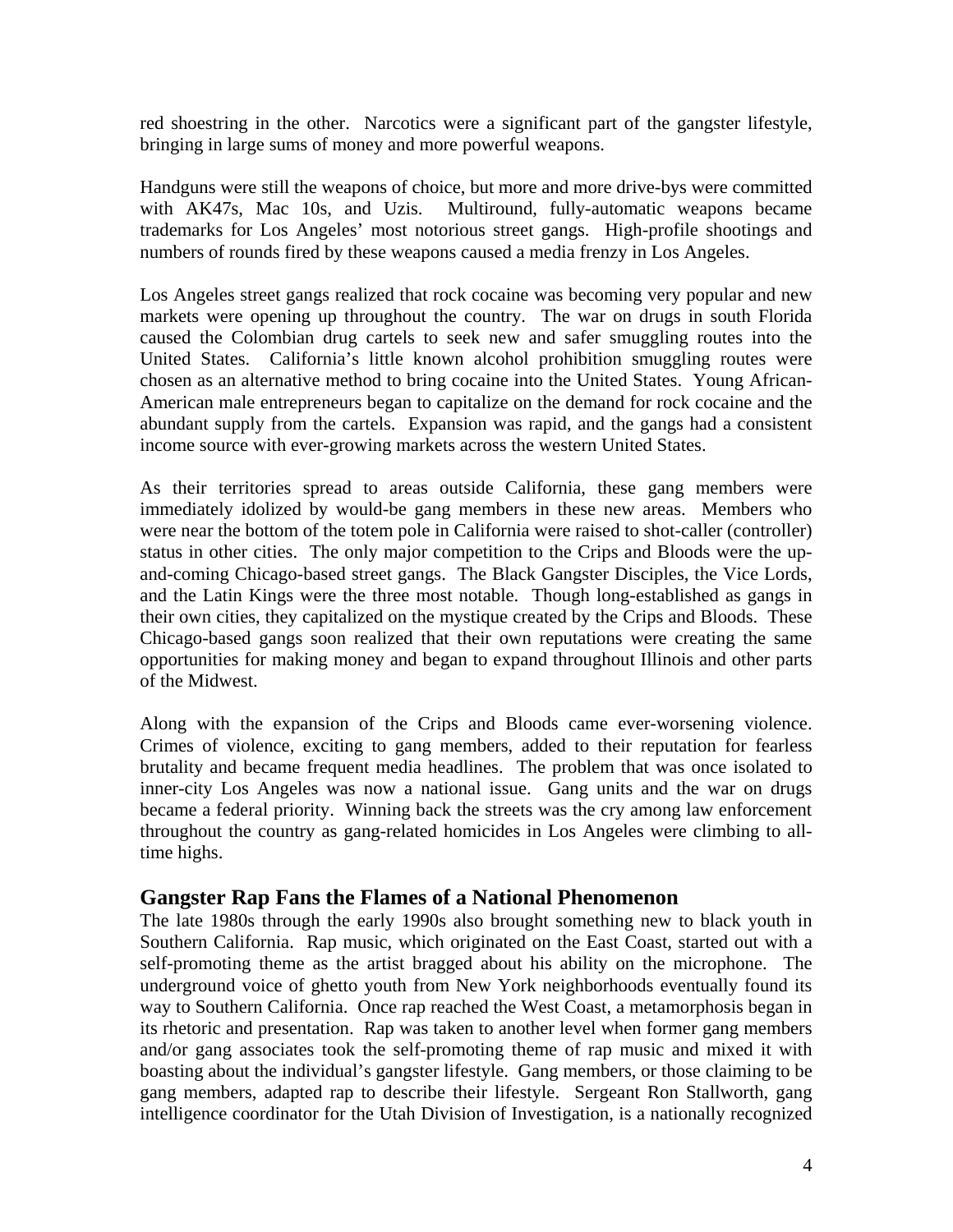expert on gangster rap music. In his analysis of the music, he found seven main themes. The number one prevailing theme is the glorification of the gang lifestyle and mentality.

Rap music had already become the voice for the disenfranchised minority youth of America. Now through gangster rap, purported gang members had a medium to speak to the youth of the world about their world and their rules, cultural values, and laws. It was mainstream America's first look at the lifestyle of street gang members. This medium was the catalyst for criminal street gang culture that spread across the nation. Gangs were no longer an inner-city problem. The Los Angeles gangs capitalized on the mystique of being the originators of the "thug life," and this gave them status across the nation. The rap industry also provided many gang members and dope dealers with an opportunity to launder illegal drug money. Any dealer with some homeboys that had the gift for "Banging on Wax" (the name of the first Blood and Crip gangster CDs in the underground market) could finance a career and start up their own production company.

Many of the most popular gangster rappers began to expand from the underground rap world to the mainstream. Radio began to give them heavy play. The cable station Black Entertainment Television (BET) created hard-core rap shows for their videos. The movie industry embraced the gangster lifestyle as their popularity soared and the industry's thirst for realism in gangster theme movies became a goal. The underground rap industry was the real moneymaker, but the world was now exposed to these young men and women who glorified drug usage and dealing, robberies, assaults, drive-by shootings, alcohol abuse, and the violence directed at their perceived enemies.

Youth from a variety of ethnic and cultural backgrounds began to idolize gangster rappers in the same way that rock and roll stars had been idolized during the 1960s.

#### **The 1990s and Beyond: Black Gangs Continue to Evolve**

Black street gangs continued to change and adapt during the 1990s. The events surrounding the 1992 Los Angeles riots caused many of the older gang members to reexamine their gang lifestyles. Most of the Southern California-based Crip and Blood gangs had already become more monetarily driven. Though these young men could be from the same gang, their loyalty was given to a select few homeboys from their peer group within their larger gang. Most of the largest street gangs have many distinct cliques or criminal crews within the gang structure itself. Each clique or crew acts autonomously and engages in whatever criminal activity is the most profitable and provides them with the most excitement and status.

During this time period, gangs in the housing projects split into smaller cliques based on the numbered streets that run through the area and crews of friends from the same generation (i.e., Aceline/111 Street, Duece-line/112 Street, Four-line/114 Street, Fiveline/115 Street, The Brazy Brew, and the Kill Squad). These smaller sets of larger gangs operate autonomously and may engage in conflicts with other cliques within the same gang. Gang members expanded the range of their criminal activities, and smaller gang cliques within larger gangs have been involved in bank robberies, narcotic sales, carjackings and thefts, smash-and-grab burglaries, and gang warfare with any perceived enemy. The profits from the criminal ventures are generally shared only with the individuals involved and are not distributed to all the members of the larger gang.